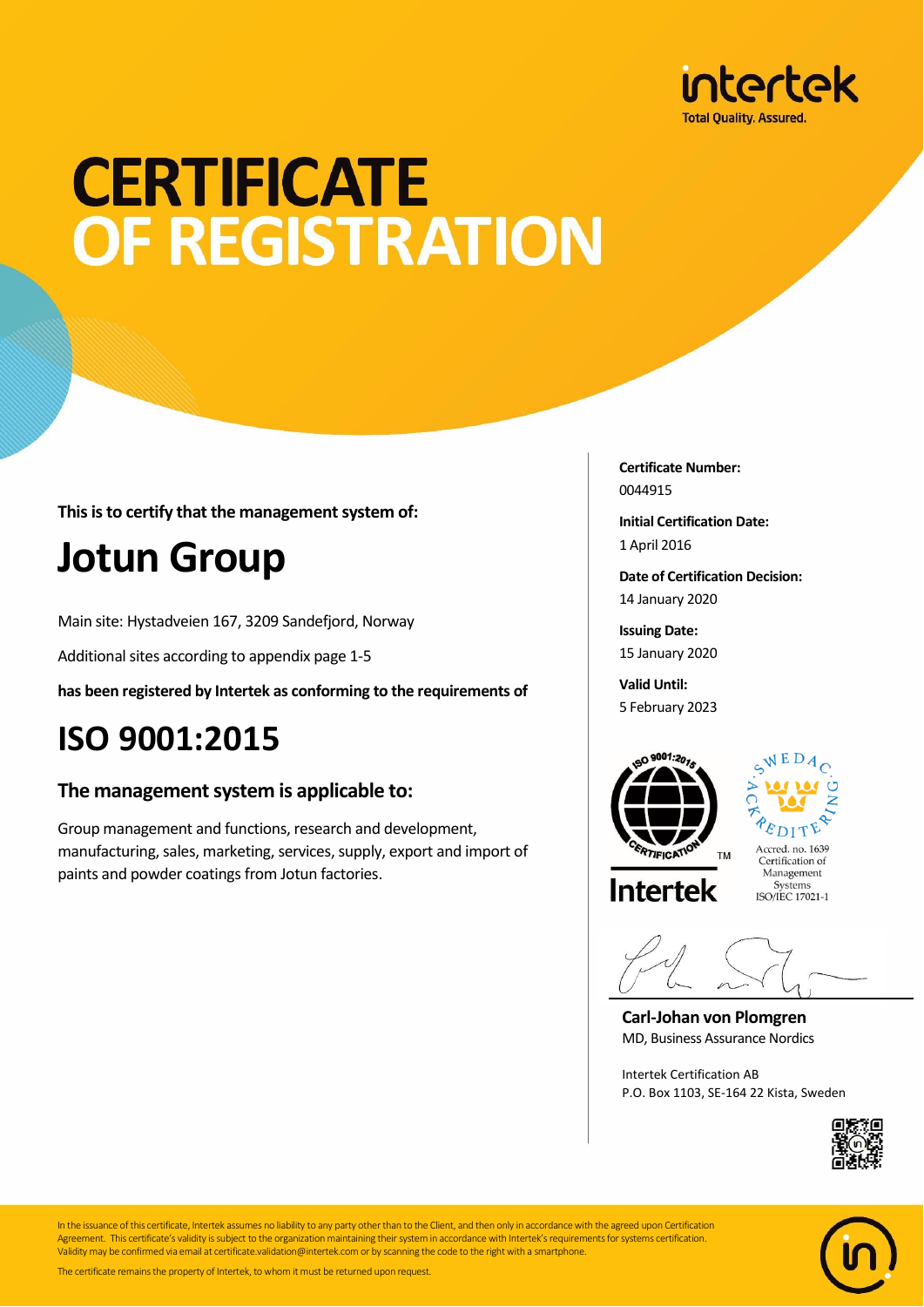

**This appendix identifies the locations by the management system of**

### **Jotun Group**

This appendix is linked to certificate # 0044915 and cannot be shown nor reproduced without it

### **South East Asia Pacific**

Jotun Australia Pty Ltd., 9 Cawley Road, Brooklyn, 3025 Victoria, Australia

PT. Jotun Indonesia, Kawasan Industri MM2100, Blok KK-1, Cikarang Barat, 17520 Bekasi, Indonesia

Jotun (Singapore) Pte Ltd., 37 Tuas View Crescent, Singapore 63723, Singapore

Jotun Paints (Malaysia) Sdn Bhd, Lot 9143, PN 38500, Kawasan Perindustrian Nilai, 71800 Nilai Negeri Sembilan, Malaysia

Jotun Paints (Malaysia) Sdn Bhd, Lot 7, Persiaran Perusahaan, Section 23, 40300 Shah Alam Selangor, Malaysia

Jotun Thailand Limited, 700/353, 355 Moo 6, Amatanakorn Ind. Estate (BIP2), Donhualoh Muabng District, Chonburi 20000, Thailand

Jotun Paints (Vietnam) Co., Ltd., No. 1, Street no 10, Song Than 1 Industrial Zone, di An district, binh Duong Province, Vietnam

Manufacturing, sales, marketing, services and supply of paints.

Manufacturing, sales, marketing, services and supply of paints and powder coatings.

Sales, marketing, services and supply of paints.

Manufacturing and supply of paints and powder coatings.

Research and development, manufacturing, sales, marketing, services and supply of paints.

Research and development, manufacturing, sales, marketing, services and supply of paints and powder coatings.

Manufacturing of paints, import and supply of paints and powder coatings.



Page **1** of **5**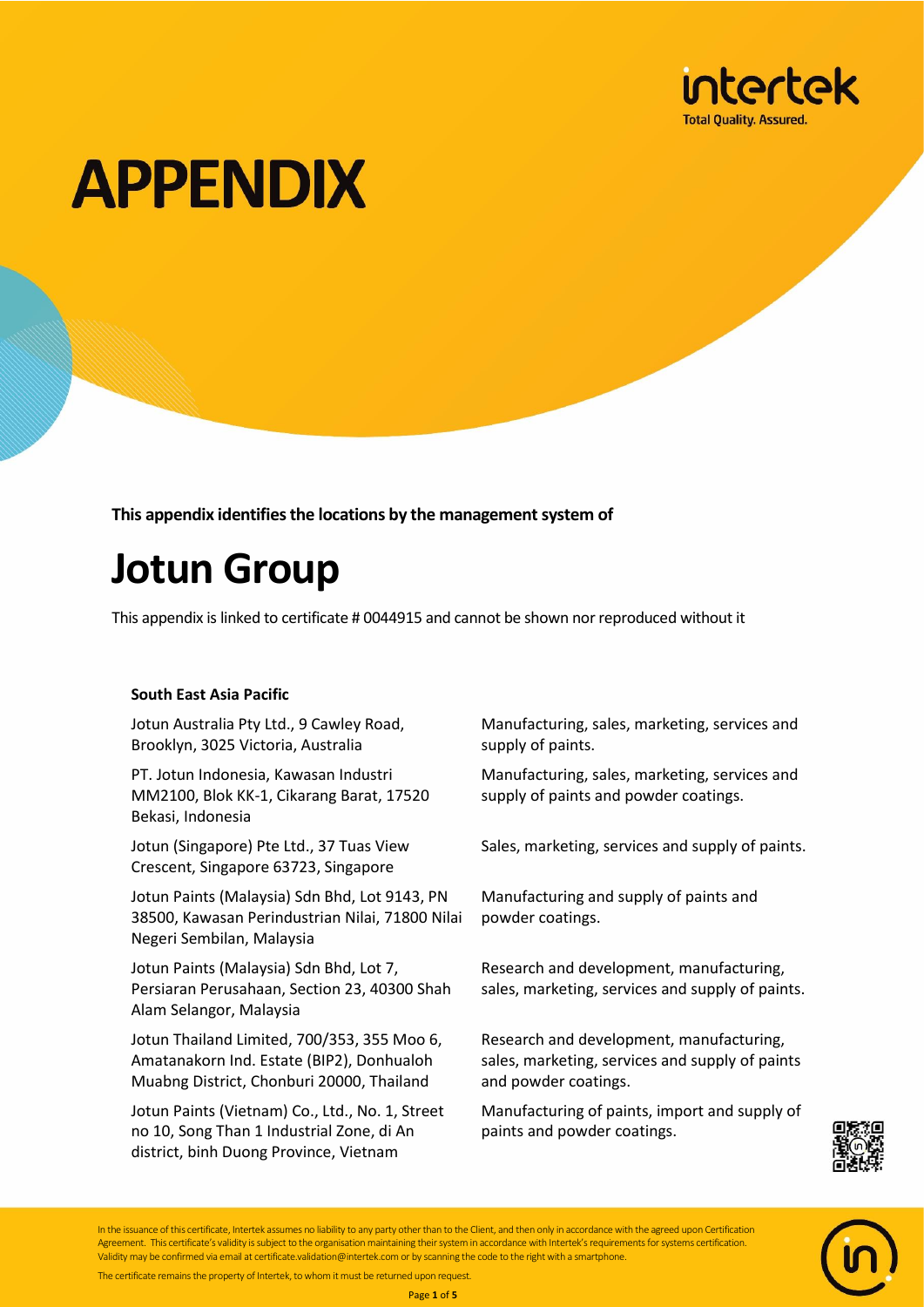

Jotun Myanmar Co., Ltd., Plot No. 31-Kha, 32- Ga, 34-Kha, Bago Foreign Industrial Area, Bago Tsp, Bago Region, Myanmar

Jotun (Philippines) Inc., 27 Millennium Drive, Light Industry and Science Park III Brgy. Santa Anastacia, Sto. Tomas, Batangas, Philippines 4234, Philippines

#### **Middle East India Africa**

Jotun Bahrain, c/o A.K. al Moayed P.O.Box 363, Manama, Bahrain

El-Mohandes Jotun for Industrial and marine paints – Jotun Egypt, Industrial Area, Ismalia, Egypt

Jotun India Pvt. Ltd., Plot D 280, Ranjangaon MIDC,Village Karegaon, Taluka Shirur, Pune-412220 Maharashtra State, India

Towell International Group (Jotun Paints Division), Kuwait City, Maliya Area, Abu Baker Al Siddiq Street, Al Ghunnaim, Commercial Tower, 12th Fl. Safat, Kuwait

Jotun Paints Co. LLC, Rusayl Industrial Estate, Road Number 20, Muscat, Sultanate of Oman

Jotun Saudia Co. Ltd., Phase 3, Industrial Estate P.O.Box 34698, Jeddah 21478, Kingdom of Saudi Arabia

Jotun Saudia Co. Ltd., P.O. Box 30154, Light Industrial Park – Yanbu Al-Sinaiyah 41912, Kingdom of Saudi Arabia

Manufacturing, sales, marketing, services and supply of paints.

Manufacturing, sales, marketing, services and supply of paints.

Sales, marketing, services and supply of paints.

Manufacturing, sales, marketing, services and supply of paints.

Research and development, manufacturing, sales, marketing, services and supply of paints and powder coatings.

Sales, marketing, services and supply of paints.

Manufacturing, sales, marketing, services and supply of paints.

Manufacturing, sales, marketing, services and supply of paints.

Manufacturing and supply of paints.





In the issuance of this certificate, Intertek assumes no liability to any party other than to the Client, and then only in accordance with the agreed upon Certification Agreement. This certificate's validity is subject to the organisation maintaining their system in accordance with Intertek's requirements for systems certification. Validity may be confirmed via email at certificate.validation@intertek.com or by scanning the code to the right with a smartphone.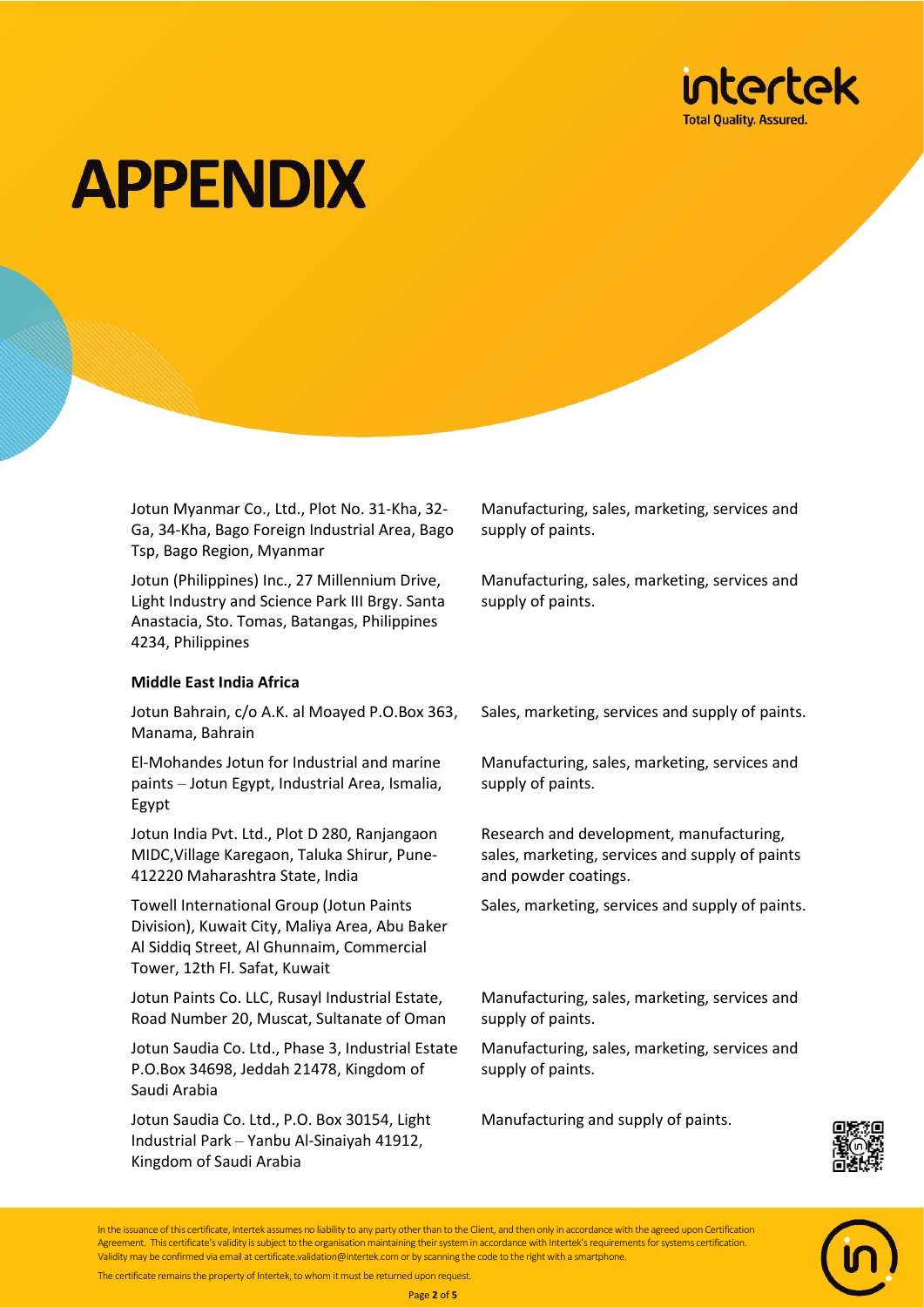

Jotun Powder Coatings SA Ltd., 3078 – Industrial City 2, Ad Dammam 34326 – 6419, Kingdom of Saudi Arabia

Jotun Paints South Africa (Pty) Ltd., Wimbledon Road, Blackheath, Capetown, 7580, South Africa

Jotun U.A.E. Ltd. (L.L.C.), Plot No – 3650288, Street 17A Al Quoz Industrial Area-2, Dubai, United Arab Emirates

Jotun Abu Dhabi (L.L.C.), Al Sinaia, MW4 Plot no-9, 10, 11, 12, 13, 14 Mussafah Industrial Area, Abu Dhabi, United Arab Emirates

Jotun Powder Coatings U.A.E. (L.L.C.), Al Quoz Industrial Area 3, Dubai, United Arab Emirates

Jotun Qatar, Al Noor Building, first Floor C- Ring Road, Doha, Code 0974 Doha, Qatar

Jotun Powder Coatings Pakistan Private Limited, 2 KM Defence Road, off 9 KM Raiwind road, Lahore – 54770, Pakistan

#### **Americas**

Jotun Brasil Importacao, Exportacao e Industria de Tintas Ltda., Estrada Ademar Ferreira Torres, S/N Caluge – Itaboraí – RJ, CEP 24808-520, Brazil

Jotun Paints, Inc., 9203 Highway 23, Belle Chasse, LA 70037, U.S.A

Manufacturing, sales, marketing, services and supply of powder coatings.

Manufacturing, sales, marketing, services and supply of paints.

Research and development, manufacturing, sales, marketing, services and supply of paints.

Manufacturing, sales, marketing, services and supply of paints.

Manufacturing, sales, marketing, services and supply of powder coatings.

Sales, marketing, services and supply of paints.

Manufacturing, sales, marketing, services and supply of paints and powder coatings.

Manufacturing, sales, marketing, services and supply of industrial and marine paints. / Manufatura, vendas, marketing, serviços e fornecimento de tintas industriais e maritimas.

Research and development, manufacturing, sales, marketing, services and supply of paints.





In the issuance of this certificate, Intertek assumes no liability to any party other than to the Client, and then only in accordance with the agreed upon Certification Agreement. This certificate's validity is subject to the organisation maintaining their system in accordance with Intertek's requirements for systems certification. Validity may be confirmed via email at certificate.validation@intertek.com or by scanning the code to the right with a smartphone.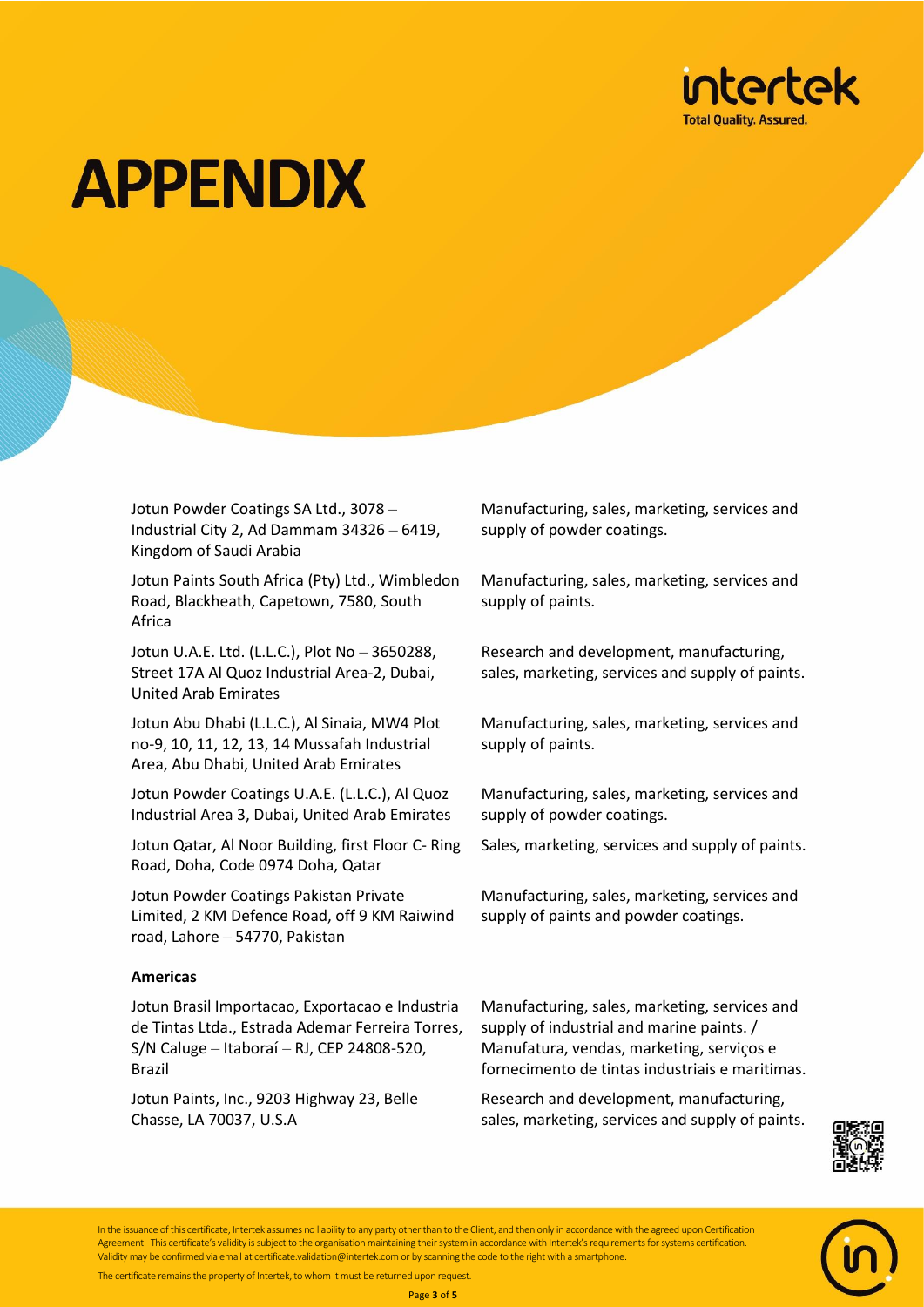

#### **North East Asia**

Jotun Coatings (Zhangjiagang) Co., Ltd., No.15 Changjiang Road Jiangsu Yagtze River International Chemical Industry Park, Zhangjiagang Free Trade Zone, Jiangsu 215634, P R China

Jotun COSCO Marine Coatings (Qingdao) Co., Ltd., Chunyang Road (South) and Huaguan Road (East), Qingdao National High-Tech. Ind. Dev. Zone, Qingdao 266109, P R China

Chokwang Jotun Co., Ltd., 96, Gwahaksandan 1 ro, Gangseo-gu, Busan, 46742, Korea

#### **Western Europe**

JOTUN CZECH a.s., Na Rovném, 866 400 04 Trmice, Czech Republic

Jotun Italia S.p.A., Via O.Petronio, 8 - 34015 Muggia (Trieste), Italy

Jotun Ibérica S.A., Calle Estàtica n.3, Poligon Industrial Santa Rita, 08755 - Castellbisbal Barcelona, Spain

Jotun Paints (Europe) Ltd., Stather Road, Flixborough, Scunthorpe, North Lincolnshire DN15 8RR, England

Research and development, manufacturing, sales, marketing, services and supply of paints and powder coatings.

Manufacturing, sales, marketing, services and supply of paints.

Research and development, manufacturing, sales, marketing, services and supply of paints.

Research and development, manufacturing, sales, marketing, services and supply of powder coatings.

Manufacturing, sales, marketing, services and supply of paints.

Manufacturing, sales, marketing, services and supply of paints.

Research and development, manufacturing, sales, marketing, services and supply of paints and powder coatings.

Jotun Hellas Ltd., Zeppou 33, Glyfada, Greece Sales, marketing, services and supply of paints.



In the issuance of this certificate, Intertek assumes no liability to any party other than to the Client, and then only in accordance with the agreed upon Certification Agreement. This certificate's validity is subject to the organisation maintaining their system in accordance with Intertek's requirements for systems certification. Validity may be confirmed via email at certificate.validation@intertek.com or by scanning the code to the right with a smartphone.